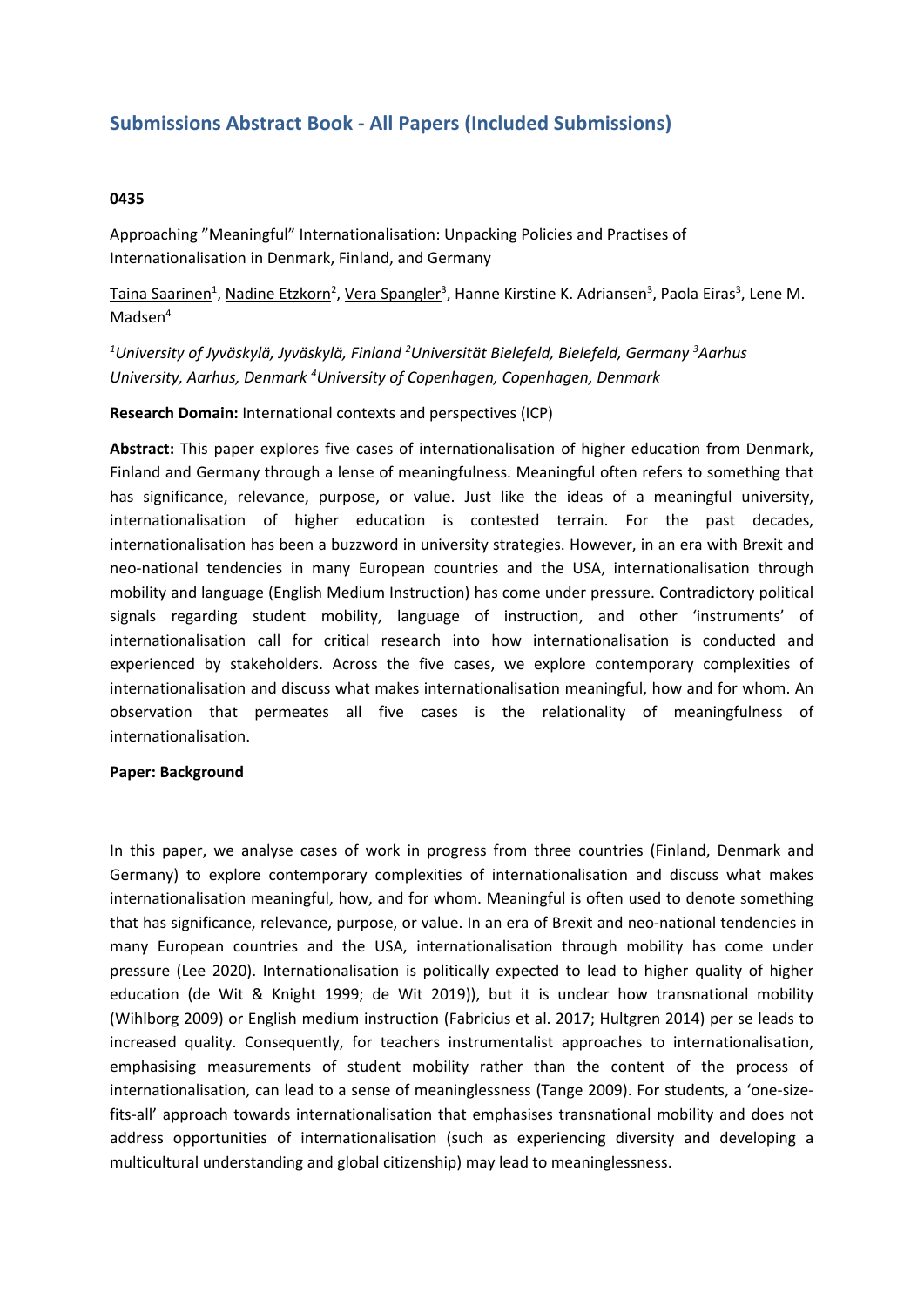# **Our approach and the five cases**

The cases in point stem from research on internationalisation from perspectives of mobility and its implications to language, marketing, international experience, global citizenship and academic recruitments (Haapakoski & Pashby 2017; Almeida 2020. We do not proceed from one definition of meaningfulness, rather we explore what meaningfulness of internationalisation may entail in each case.

In Finnish higher education, internationalisation has until recently been operationalised as the use of English in the academia. However, it receives its meaning in the political constellations at any given time through the dynamics of English and national languages, thus giving emergence to an analysis of meaningfulness as interplay of the national and international.

The three cases within Danish higher education include 1. An analysis of marketing videos of <sup>a</sup> Danish university, exploring discourses of targeting domestic and international students, 2. Ethnographic research among international students, investigating how incoming mobility enables meaningful/less interaction, and 3. An analysis of qualitative interviews with 'international' academics, of how the 'international' is ascribed meaning and is negotiated in the daily practice of being an academic.

The meaning of studying abroad for developing global citizenship is analysed from interviews with students from Germany who studied in different European countries. The main question is whether and how studying abroad can be "more" than only language acquisition and job preparation.

#### **Findings: "Meaningfulness" unpacked as directional and relational**

A common theme of all cases is that meaningfulness was construed as directional (local – global, national – international etc.; see articles in Jones et al. 2016) and relational, or mutually entangled. In the case of language in Finnish higher education, internationalisation received "global" and "national" meanings based on the dynamics between English as the language of internationalisation, Finnish as the national language of the majority, and Swedish as the somewhat controversial national language of the minority.

In the case of marketing materials, internationalisation was presented differently to Danish and international audiences, and the absence of internationalisation aspects in the Danish marketing videos suggests that the institution may view the meaning of internationalisation differently, when targeting Danish prospective students. The case of incoming mobility showed possibilities for intercultural meaningful interaction but also raised questions of global hierarchies in education. In the case of the 'international' academics in Denmark, the experience and understanding of teaching and its attachment to culture and place emerged as an interesting preliminary result.

The study from Germany shows that universities can offer spaces to challenge <sup>a</sup> Eurocentric way of seeing and relating to the world through learning in an international classroom. Particularly, interpersonal encounters among international students created an awareness to question students' assumptions and consider alternative perspectives. These encounters can, however, also reinforce Western epistemologies and subjectivities.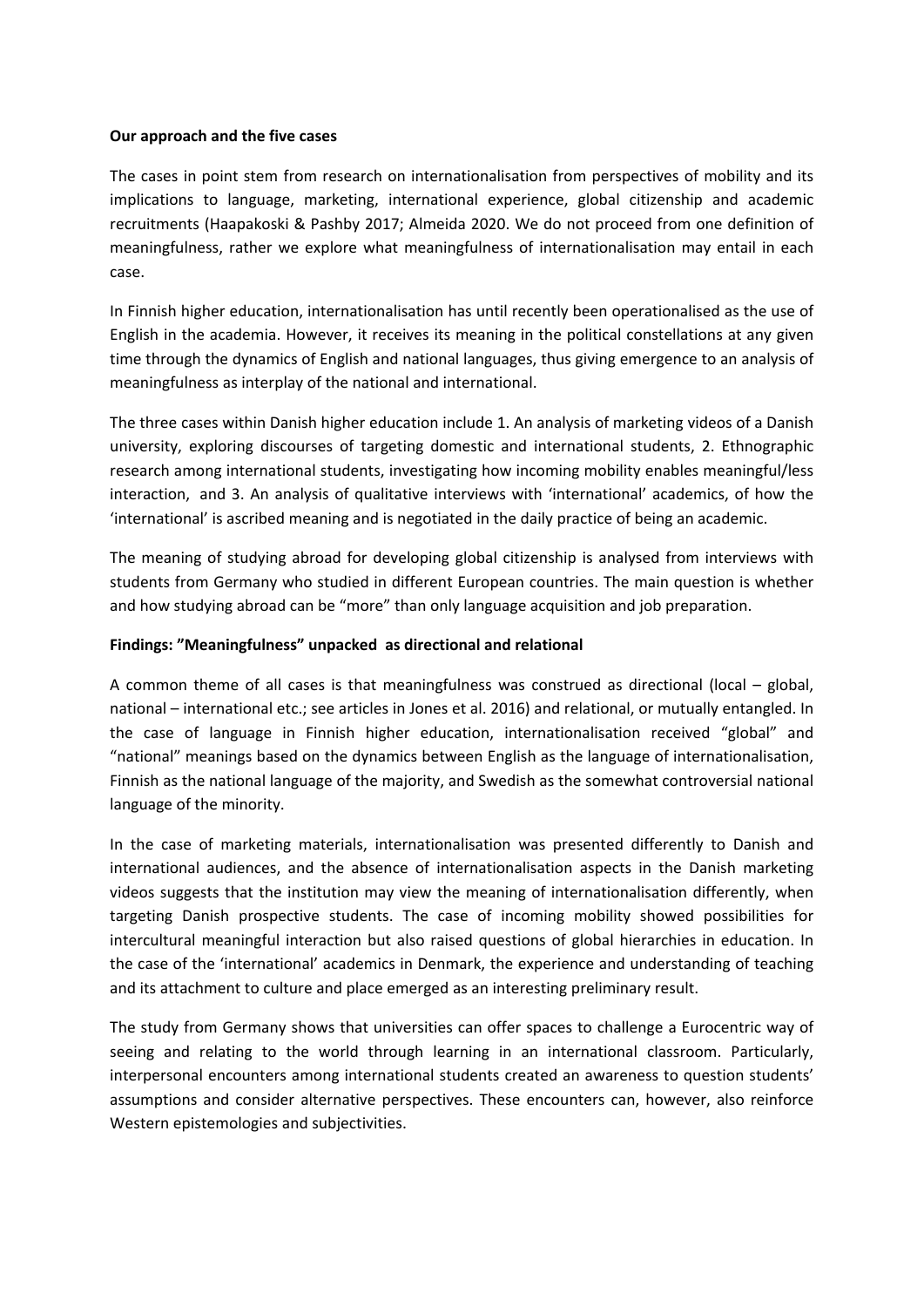# **Conclusions**

The element of relationality and physicality (Leander & al. 2010; Larsen & Johnson 2012) for creating meaningful internationalisation was <sup>a</sup> main theme in our cases. In future work, it remains to be analysed, how these different (relational and physical) spaces inform, shape and impact each other, and how they may (not) create meaning with one another. Ultimately, we find ourselves asking basic questions concerning the meaning of internationalisation: Who creates meaning, how and for whom? How do personal, professional and academic meanings intertwine? How does relational space feature in this connecting-with-each-other for meaning-making? Are there meanings in the invisible/in-between spaces?

Acknowledgement: A previous version of this paper was presented as <sup>a</sup> symposium at the 7th International Academic Identities Conference "Meaningful University" at Roskilde, June 21-23, 2021

#### **References: Key references**

Almeida, J. (2020). Understanding student mobility in Europe: An interdisciplinary approach. Routledge.

Fabricius, A. H., Mortensen, J., & Haberland, H. (2017). The lure of internationalization: paradoxical discourses of transnational student mobility, linguistic diversity and cross-cultural exchange. Higher Education, 577-595.

Haapakoski, J., & Pashby, K. (2017). Implications for equity and diversity of increasing international student numbers in European universities: Policies and practice in four national contexts. Policy Futures in Education, 15(3), 360-379.

Hultgren, A. K. (2014). English language use at the internationalised universities of Northern Europe: Is there <sup>a</sup> correlation between Englishisation and world rank?. Multilingua-Journal of Cross-Cultural and Interlanguage Communication, 33(3-4), 389-411.

Jones, E., Coelen, R., Beelen, J., & De Wit, H. (Eds.). (2016). Global and local internationalization. Sense Publishers.

Larsen, S. C., & Johnson, J. T. (2012). Toward an open sense of place: Phenomenology, affinity, and the question of being. Annals of the Association of American Geographers, 102(3), 632-646.

Leander, K. M., Phillips, N. C., & Taylor, K. H. (2010). The changing social spaces of learning: Mapping new mobilities. Review of research in education, 34(1), 329-394.

Lee, J. (2020). Neo-racism and the Criminalization of China. Journal of International Students, 10(4), ivi. <https://doi.org/10.32674/jis.v10i4.2929>

Tange, H. (2010) Caught in the Tower of Babel: university lecturers' experiences with internationalisation, Language and Intercultural Communication, 10:2, 137-149, DOI: [10.1080/14708470903342138](https://doi.org/10.1080/14708470903342138)